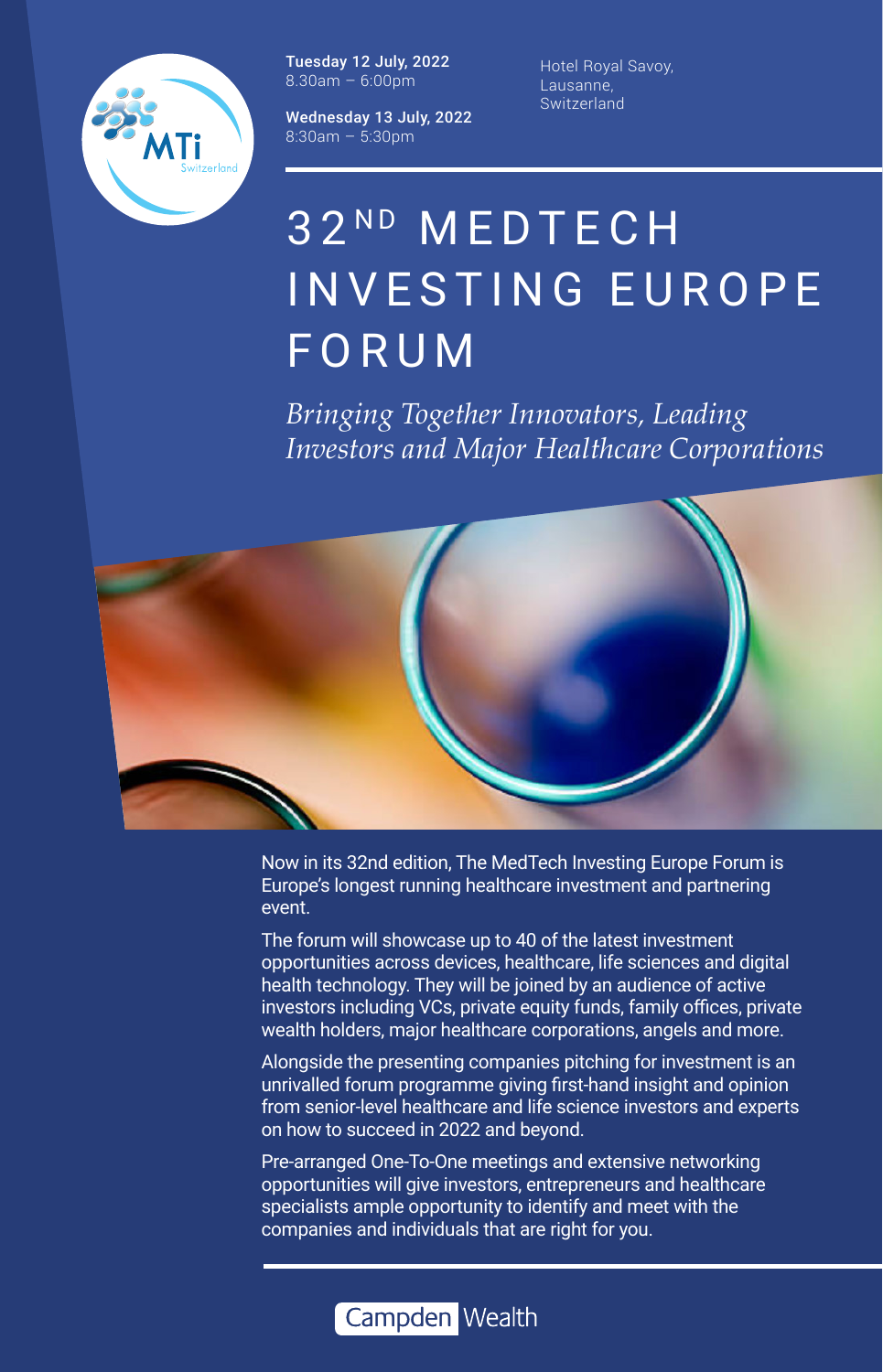

#### 32ND MEDTECH INVESTING EUROPE FORUM



RETURNING FORUM CHAIR

#### PROF BENOÎT DUBUIS

#### • Executive Director, Campus Biotech, and President, Inartis Foundation, Switzerland

Benoît brings more than 25 years of international experience in the field of life sciences, both in industry and in academic science management. He's occupied senior positions in pharmaceutical companies, including Chemap, Ciba-Geigy/Novartis and Lonza. He served as the first dean of the School of Life Sciences at the EPFL and co-founded Eclosion, the first Swiss Life Sciences seed fund and incubator as well as a range of different healthcare companies.

| <b>OVER 1000</b> |
|------------------|
| <b>COMPANIES</b> |
| <b>OVER THE</b>  |
| <b>LAST 31</b>   |
| <b>EVENTS</b>    |

Having showcased in excess of 1000 companies over the last 31 events, we have covered some of the most diverse areas of the healthcare and life science sectors. With our venture-stage companies typically looking for funding between €1m to €30m, they will cover a range of development stages including:

Pre-Clinical Development Pre-Clinical Trials Ongoing Clinical Trials

Early Commercialisation Commercialised Product International Expansion

#### THE MTI PRESENTING COMPANIES ARE REVOLUTIONISING AREAS OF HEALTHCARE AND LIFE SCIENCES INCLUDING:

**Aesthetics** Anaesthesiology Assisted Living Bio-Technology **Cardiovascular Cosmetics Dentistry** 

Dermatology **Diagnostics** Digital Healthcare Gastroenterology **Geriatrics** Imaging MedTech

- **Health** Mobile Technology Nano-Technology **Neurology Oncology Ophthalmology Orthopaedics** Pathology
- **Pharmaceuticals** Plastic Surgery **Psychiatry Rehabilitation Surgery** Surgical Adhesives Tissue Engineering **Urology**

No other platform brings together such a comprehensive range of investment opportunities, all in one place, allowing investors of all types to discover first-hand those that will fit with their portfolio and be their next success story.

These previous presenting companies are just an example of the type of ground-breaking investment opportunities available to investors at MTI 2022. All the Presenting Companies and their details will be made available to registered delegates.



#### MTI PARTNERS



**Fondation** 





**Medtronic Morgan Lewis** Further, Togethe